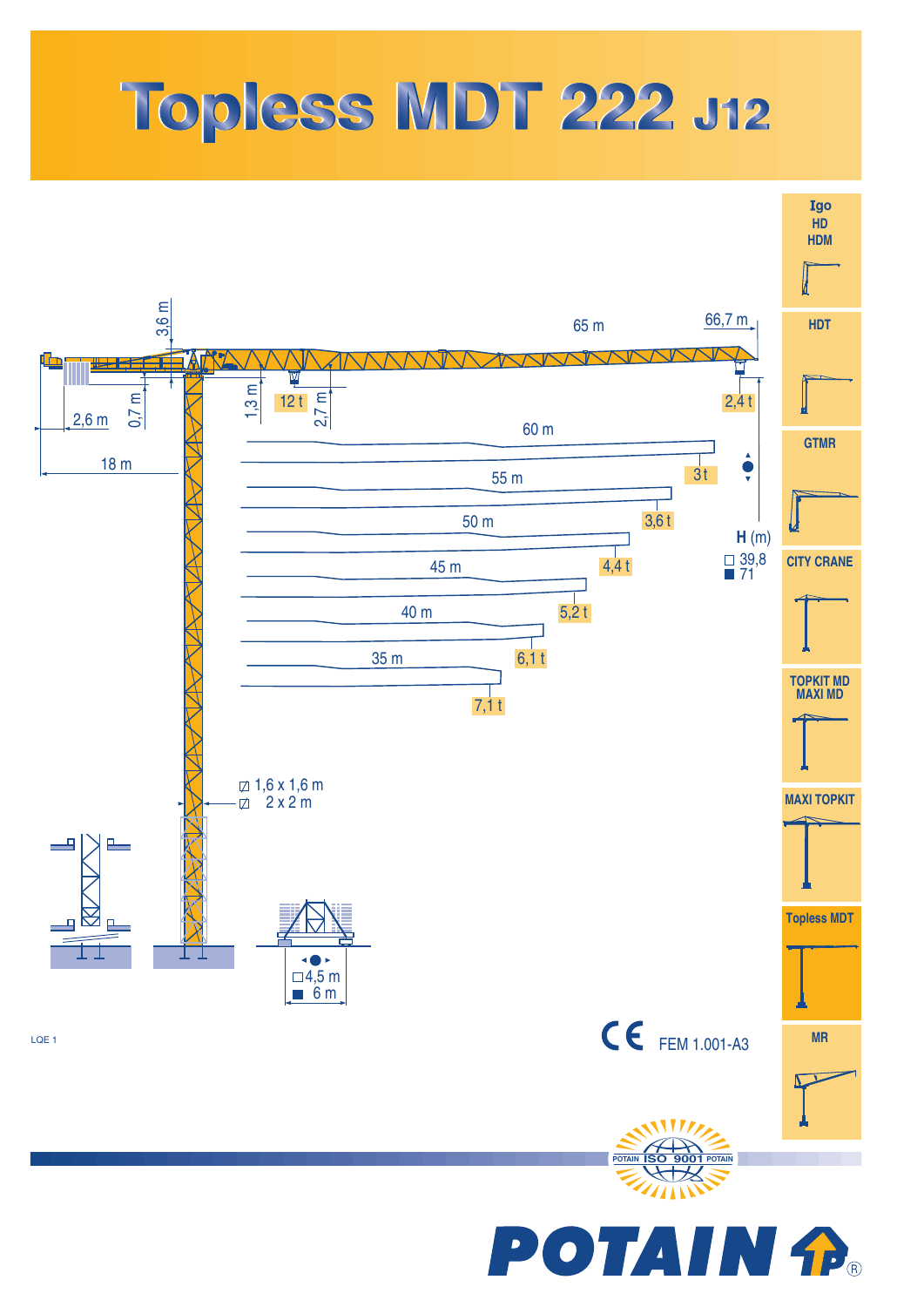

**Topless MDT 222 J12**

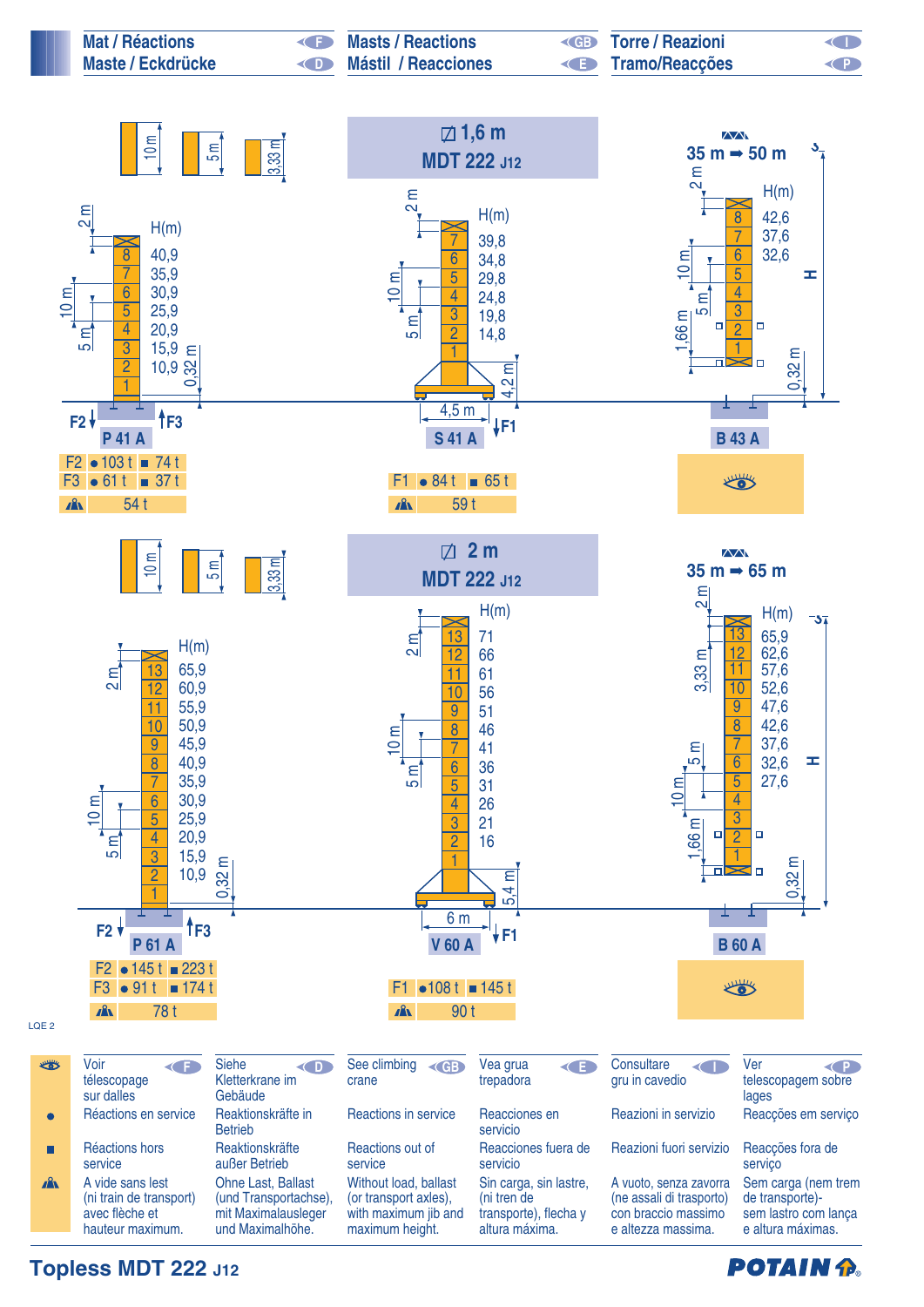| <b>Courbes de charges</b><br>GE<br><b>Lastkurven</b><br>O |  |                   |  |                 |                 | <b>Load diagrams</b><br><b>GB</b><br>Curvas de cargas<br>G |                 |      |     |     |     |             |                | <b>Curve di carico</b><br>Curva de cargas |                 |                |     |         | O<br>Q |              |     |       |     |         |  |
|-----------------------------------------------------------|--|-------------------|--|-----------------|-----------------|------------------------------------------------------------|-----------------|------|-----|-----|-----|-------------|----------------|-------------------------------------------|-----------------|----------------|-----|---------|--------|--------------|-----|-------|-----|---------|--|
|                                                           |  |                   |  |                 |                 |                                                            |                 |      |     | M   |     |             |                |                                           |                 |                |     |         |        |              |     |       |     |         |  |
| 65 m                                                      |  | $2,4 \rightarrow$ |  | 16,9            | 17              | 20                                                         | 22              | 25   | 27  | 30  | 32  | 35          | 37             | 40                                        | 42              | 45             | 47  | 50      | 52     | 55           | 57  | 60    | 62  | 65 m    |  |
| $\sqrt{N}$                                                |  |                   |  | $12 \quad 11,9$ |                 | 9,9                                                        | 8,9             | 7,7  |     | 6,2 | 5,8 | 5,2         | 4,9            | 4,4                                       | 4,2             | 3,8            | 3,6 | 3,4     | 3,2    | $\mathbf{3}$ | 2,9 | 2,7   | 2,6 | $2,4$ t |  |
|                                                           |  |                   |  |                 |                 |                                                            |                 |      |     |     |     | <b>W←→H</b> |                |                                           |                 |                |     |         |        |              |     |       |     |         |  |
| 60 m                                                      |  | $2,4 \rightarrow$ |  |                 | 18,5 20         |                                                            | 22              | 25   | 27  | 30  | 32  | 35          | 37             | 40                                        | 42              | 45             | 47  | 50      | 52     | 55           | 57  | 60 m  |     |         |  |
| $\sqrt{N}$                                                |  |                   |  |                 | 12 <sup>2</sup> | 11                                                         | 9,8             | 8,5  | 7,8 | 6,9 | 6,4 |             | $5,8$ 5,4      | 4,9                                       | 4,7             | 4,3            | 4,1 | 3,8     | 3,5    | 3,4          | 3,2 | $3-1$ |     |         |  |
|                                                           |  |                   |  |                 |                 |                                                            |                 |      |     |     |     |             | <b>W←→H</b>    |                                           |                 |                |     |         |        |              |     |       |     |         |  |
| 55 <sub>m</sub>                                           |  | $2,4 \rightarrow$ |  |                 | 19,5            | 20                                                         | 22              | 25   | 27  | 30  | 32  | 35          | 37             | 40                                        | 42              | 45             | 47  | 50      | 52     | 55           | m   |       |     |         |  |
| $\sqrt{N}$                                                |  |                   |  |                 | 12 <sup>2</sup> |                                                            | $11,7$ 10,5     | 9,1  | 8,3 | 7,4 | 6,8 | 6,2         | 5,8            | 5,3                                       | $5\overline{)}$ | 4,6            | 4,4 | 4,1     | 3,9    | $3,6$ t      |     |       |     |         |  |
|                                                           |  |                   |  |                 |                 |                                                            |                 |      |     |     |     |             |                | ॼॱ╾╌╾                                     |                 |                |     |         |        |              |     |       |     |         |  |
| 50 <sub>m</sub>                                           |  | $2,4 \rightarrow$ |  |                 |                 | 20,9 22                                                    |                 | 25   | 27  | 30  | 32  | 35          | 37             | 40                                        | 42              | 45             | 47  | 50 m    |        |              |     |       |     |         |  |
| $\sqrt{N}$                                                |  |                   |  |                 |                 |                                                            | $12 \quad 11,3$ | 9,8  | 9   | 8   | 7,4 | 6,7         | 6,3            | 5,7                                       | 5,4             | 5 <sup>5</sup> | 4,7 | $4,4$ t |        |              |     |       |     |         |  |
|                                                           |  |                   |  |                 |                 |                                                            |                 |      |     |     |     |             | $\blacksquare$ | .ㅂ                                        |                 |                |     |         |        |              |     |       |     |         |  |
| 45 m<br>$\sqrt{N}$                                        |  | $2,4 \rightarrow$ |  |                 |                 | 21,6<br>12 <sup>7</sup>                                    | 22<br>11,8      | 25   | 27  | 30  | 32  | 35          | 37             | 40                                        | 42              | 45 m           |     |         |        |              |     |       |     |         |  |
|                                                           |  |                   |  |                 |                 |                                                            |                 | 10,2 | 9,3 | 8,3 | 7,7 |             | 6,5            | $6\overline{6}$                           | 5,6             | 5,2            |     |         |        |              |     |       |     |         |  |
| 40 m                                                      |  | $2,4 \rightarrow$ |  |                 |                 |                                                            | 22              | 25   | 27  | 30  | 32  | 35          | 37             | 40                                        | m               |                |     |         |        |              |     |       |     |         |  |
| <b>AAN</b>                                                |  |                   |  |                 |                 |                                                            | 12              | 10,4 | 9,5 | 8,5 | 7,9 | 7,1         | 6,7            | $6,1$ t                                   |                 |                |     |         |        |              |     |       |     |         |  |
| 35 <sub>m</sub>                                           |  | $2,4 \rightarrow$ |  |                 |                 |                                                            | 22              | 25   | 27  | 30  | 32  | 35 m        |                |                                           |                 |                |     |         |        |              |     |       |     |         |  |
| $\sqrt{N}$                                                |  |                   |  |                 |                 |                                                            | 12.             | 10,4 | 9,5 | 8,5 | 7,9 | $7,1$ t     |                |                                           |                 |                |     |         |        |              |     |       |     |         |  |

LQE 1



**Topless MDT 222 J12**